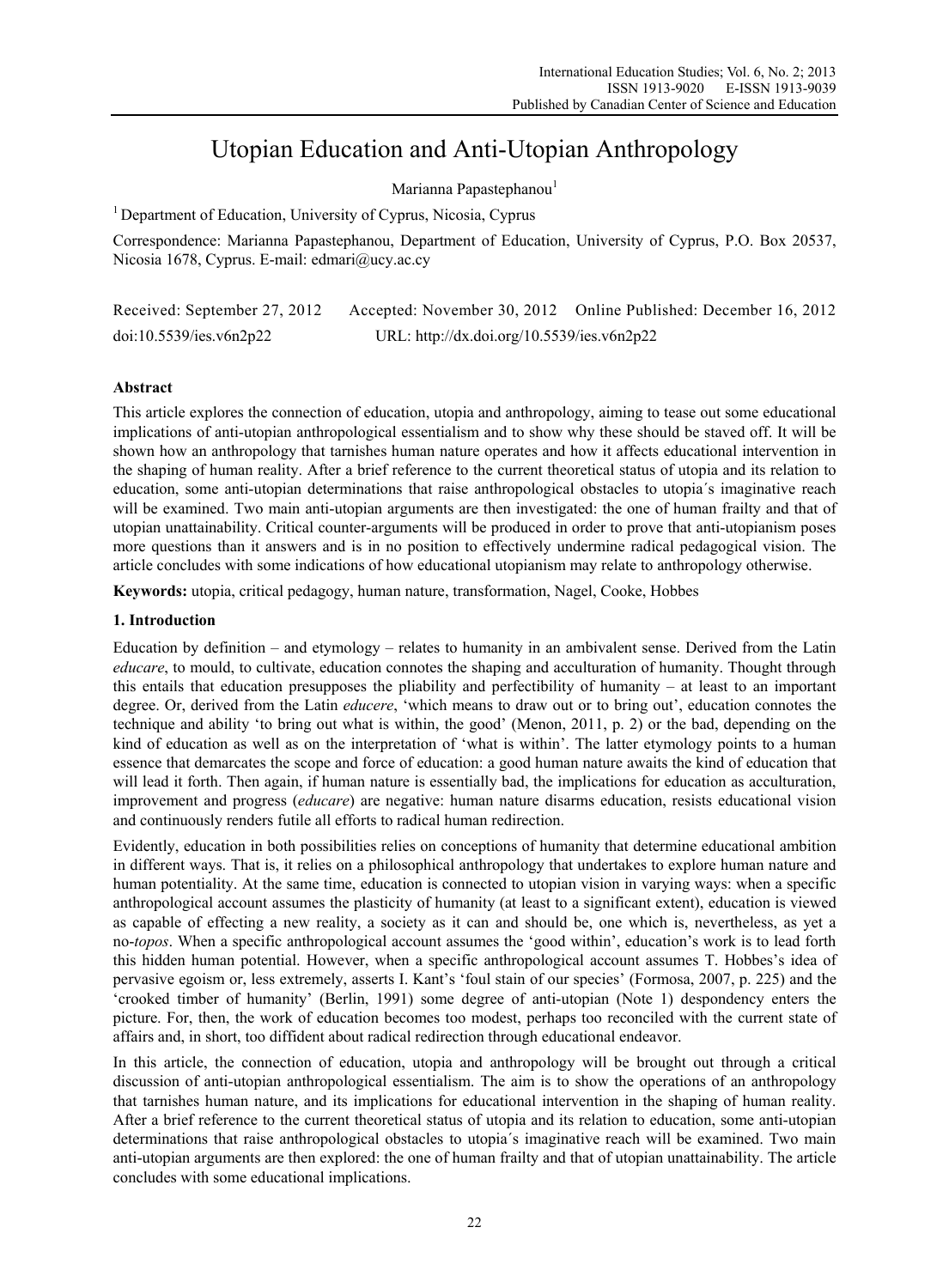### **2. Utopia in Philosophy and Educational Thought**

For many years, the term 'utopia' has been employed in the philosophically pejorative sense to denote the futile and pernicious projects for social betterment that lead to totalitarianism. Anti-utopian philosophies stress the dangers involved in high-minded plans for change, and ground their conviction about utopia's constant failure in utopianists' neglect of the obstacles that human nature sets to any radical redirection. In fact, and despite some switch of focus and intensity regarding what counts as negatively utopian, utopia is still treated with suspicion 'as impossible in principle and thus potentially dangerous and totalitarian in practice' (Levitas, 2004, p. 605). The anthropological justifications of such verdicts cannot be missed. For instance, the conservative thinker Roger Scruton maintains that the sanctity of human bonds is inseparable from their reality as bondage (Scruton, 2003, p. 278) and, from then on, he takes issue with those who attribute the trials of humanity to some bad community and envision a good one that is yet to come. Isaiah Berlin's book (1991) *The Crooked Timber of Humanity*, whose title is as such very telling, also emphasizes the totalizing character of utopia in a world of conflicting worldviews. More broadly, if not overcome, the totalizing character of utopia is doomed to bring disaster, chaos and suffering (Turner, 2003, p. 27; Cooke, 2004, p. 414). Even thinkers as diverse as R. Dahrendorf (1967), P. Ricoeur (1997), F. Von Hayek (1944), K. Popper (1957) [see also, Olssen (2003)], and T. Nagel (Nagel, 1991; Lassman, 2003, p. 49) have argued in one way or other for the impossibility of utopia for most of humanity.

Despite the above general tendency, the interest in utopia is now being renewed in general philosophy and in cultural studies (Passerini, 2002, p. 17). In educational discourse, there has recently been a growing interest in utopia, and the inherent connection of education and utopian vision has increasingly been acknowledged. Utopia shows up in much philosophy of education (Halpin, 2001a & b and 2003; Leonardo, 2003; Milojevic, 2003; Olssen, 2003; Lewis, 2006 and 2007; Papastephanou, 2008a, 2008b and 2009). Sites, organizations, series of books, special issues and conferences on utopian imagination, even communities 'sustain themselves by reference to the utopian tradition' (Peters and Humes, 2003, p. 429). We may categorize the educational comeback of utopia as follows. There has been: (a) a rehabilitation of anarchist thought, of its utopian impetus and of its faith in education as developed by Judith Suissa´s work (2004); (b) a rich educational critical response to Futures Studies (Peters and Humes, 2003; Cho, 2006); (c) a radical transformation approach to education, preserving the utopian element all along from P. Freire down to H. Giroux and P. McLaren and defending the need to develop pedagogies of hope (Stewart-Harawira, 2003); and (d) a reformist approach to educational practice from J. Dewey down to recent thinkers (Halpin, 2001a & b; Demetrion, 2001), favouring piecemeal pragmatist utopian change. Overall, utopian education is expected to treat a number of educational pathologies such as teacher apathy, student resignation and the oppressive reproduction of social inequalities through schooling practices (Lewis, 2007, p. 1).

However, to my knowledge, too few of these new approaches investigate the challenge of anti-utopian anthropology and the obstacles it raises to utopian education. The present article seeks to remedy this and to spell out the anthropological stakes involved in utopian education. For, the anthropological objection has, in the social and educational imaginary, had the most influential and lasting impact upon educational utopia.

#### **3. Implicit Anthropological Accounts**

We encounter the anthropological objection to utopian vision already in late antiquity. For instance, the Stoic Chrysippos responded precisely to such an objection in his *On Justice* by explaining the objection away as a side effect of utopia´s evocative sublimity. He wrote that 'because of its eminence and beauty, what we say seems like a fiction, and not a doctrine that *accords with man and man's nature*' (cf Dawson, 1992, p. 160; emph mine). It is important in this response that Chrysippos hits the nail on the head in identifying what is really at stake in debates about the permissible stretch of intellect regarding human pliability. Even today, a quick way to dismiss utopian education altogether is to conjure up the supposed discrepancy between what utopian educational aims prescribe and what human nature allows.

F. Jameson describes very pertinently the deployment of the anthropological argument against utopia step by step: first, 'a politics which wishes to change the system radically will be designated as utopian'. Then there comes the naturalization of the system, a naturalization that presupposes and serves a specific ideological commitment: using utopia as a charge has 'the right-wing undertone that the system (now grasped as the free market) is part of human nature' (Jameson, 2004, p. 35). Therefore, to aspire to eradicate something natural, i.e. a deep-seated characteristic of humanity is not only futile, it is fundamentally violent: 'any attempt to change [human nature] will be accompanied by violence'; and 'efforts to maintain the changes (against human nature) will require dictatorship' (ibid).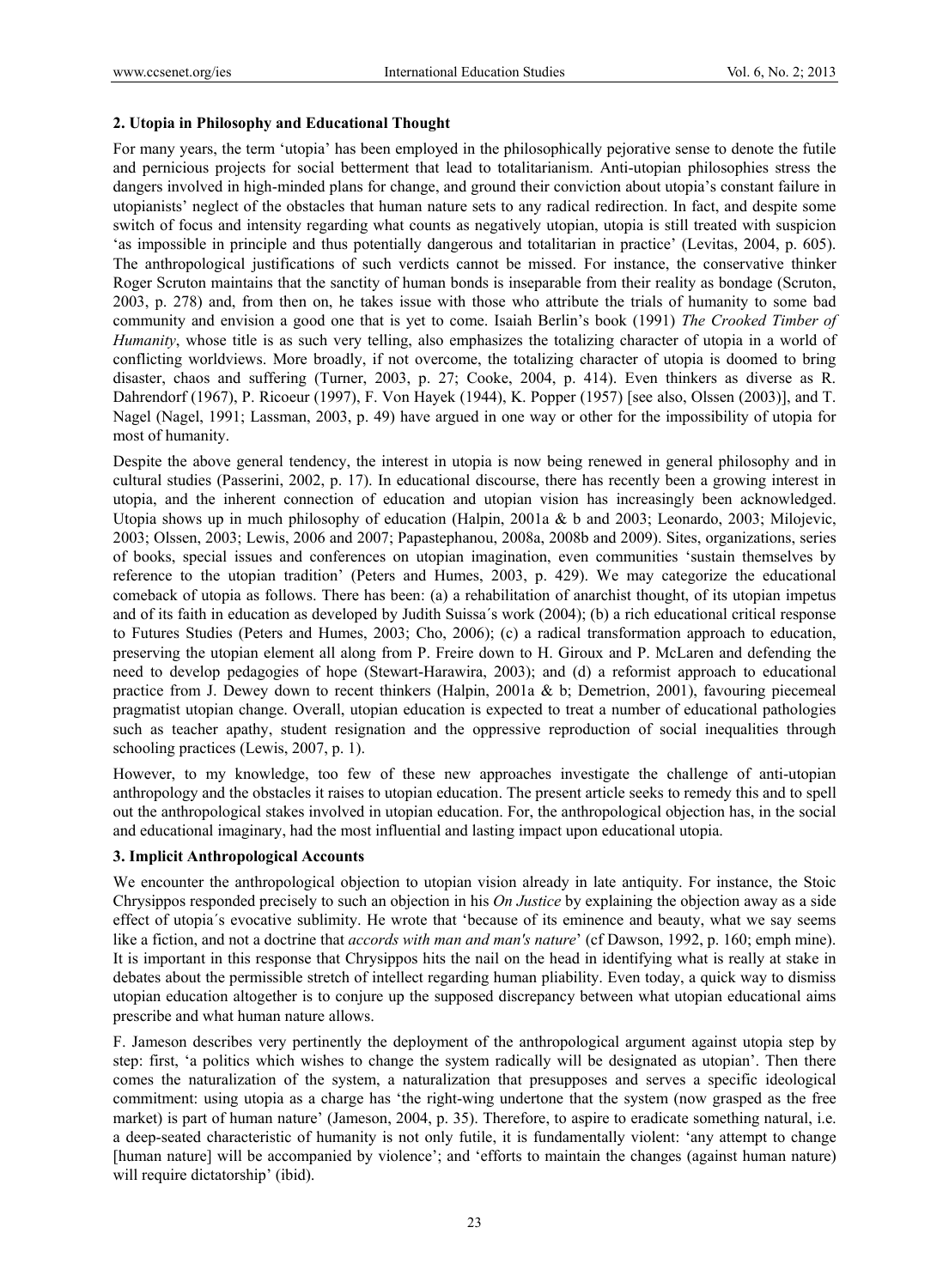Generally, anti-utopian determinations of human nature are manifest in those philosophies that take the human condition for granted, and account for it in essentialist qualitative terms. But even utopian thought as such operates significantly on grounds of rigid descriptions of humanity. From Schopenhauer's 'description of spontaneous human egoism, and his sense of the inevitable subordination of our reflective capacities to the powerful promptings of the instincts', down to 'Badiou's characterization of the human being as a "mortal and predatory animal"' (Dews, 2006, p. 116), the anthropological barriers to perfectibility are evoked by both anti-utopian and utopian philosophy. From another perspective, the same holds for teleological utopias that assume essential, positive features of humanity that do not only allow but also guarantee the eventual realization of the utopian plan.

Let us explore some anthropological accounts that play an implicit though important role in anti-utopian discourse and delimit the imaginative reach of educational goal-setting. One of the most prominent essentialist anthropologies asserts egoism's priority over altruism. It claims that human beings are primarily motivated to act for their self-preservation and profit. We may illustrate it by reference to T. Hobbes' thesis 'that naked self-interest is the sole motivating force in human affairs, and that state authority is merely the outcome of a contract entered into for the sake of limiting its more destructive effects' (Norris, 1991, p. 157). The state of nature is a state of human equality in the sense that all people would be equally driven by their needs and thus equally capable of destroying one another. There enters law and contractuality to control the effects of such an equality and strike a compromise between human satisfaction and human safety. (Note 2) Thus, this anthropological view has the following correlates. In a natural state, the self is aggressively pleasure-seeking. But, when unrestricted, this situation leads to a destructive clash of unbridled instinct-driven selves, a war of all against all. To check this risk human beings partly renounce the satisfaction of their instincts and build up societies, giving up unbridled freedom in exchange for security.

Thought through to their ultimate logical implications, anthropological- essentialist understandings of human nature as impure due to its disposition to predatory animality assume a protective and repressive sense of law. Such a sense is present in educational settings that stress formality, authority and conformity at odds with a more democratic classroom that encourages a more reflective, enabling, reason-based and self-formative relation to law. Even in more mitigated forms, the idea of animality working in subterranean ways to undermine any noble plan for human betterment and to turn survival into temptation to vice may saddle education to social-productive rather than transformative goals. This should force any proponents of more politically ambitious conceptions of education to sort out anthropological issues prior to dealing head-on with educational aims. Lack of awareness of this challenge typically leads to inability of adherents to critical pedagogy and of other contemporary defenders of bold educational visions to get engaged in a fruitful debate with anti-utopian educationalists.

A less crude variation of essentialism sees human beings as determined by an endemic doubleness. On this view, humans are as capable of saintly or heroic altruism up to self-denial (social dimension) as they are of extreme hostility to others and servility to egoistic passions (unsocial dimension). We may name this position 'the unsocial sociability thesis', which goes as far back as Kant (1992, pp. 44, 227, and 321). The relation of this position to utopian education can be as ambivalent as the notion of humanity it engulfs. The anti-utopian conclusion we may draw from it affirms that, because of its unsocial dimension, humanity will always stumble on its dark side, despite the efforts for betterment (which are genuine, of course, as they stem from the social dimension). In their most despondent moments educational theorists and practitioners often voice a popularized view of this kind when they think it too difficult or even pointless to trust their students, to set high standards and to have high expectations from the schooling experience. It would indeed be an interesting question for empirical research how much of this anthropological essentialist baggage is involved in teachers' reluctance to make the kind of extra effort that may not be required by the strict description of professional duties though it may reflect faith in human potentiality.

But even when the anti-utopian conclusions are avoided, e.g., when the emphasis is put on sociality, still the unsocial sociability thesis allows space to a repressive sense of law, one that aims to restrict and harness the unsocial dimension of humanity. Educationally, this may lead to a re-affirmation and continuous cultivation of repressive conformity to law against the kind of rule- and law-following that stems from rational and autonomous endorsement of ethical responsibility in schools. Consider B. Spinoza's words, as quoted by C. Norris (1991, p. 157). 'If *human nature* were such that men desired nothing but what true reason prescribes, a society would *need no laws* whatsoever' (emph mine): apart from noticing the repressive and protective conception of law, we should wonder already here whether there is such a thing as a fixed human nature that delimits what people desire prior to their acculturation.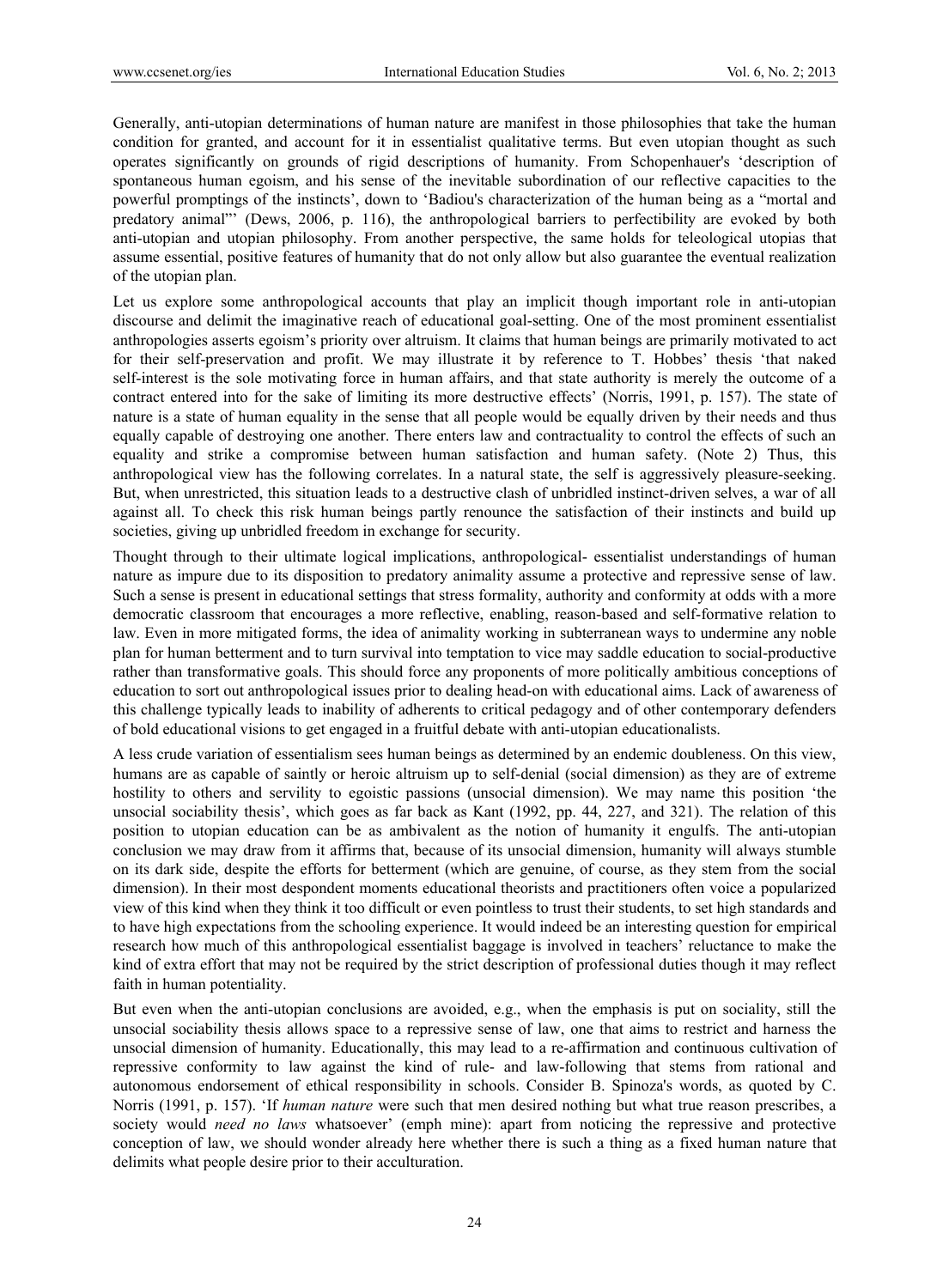Tensions such as those noticed in Kant and Spinoza can be traced not only in positions that have later enjoyed hegemony but also in some undercurrents of Western thought such as essentialist anarchist assumptions about humanity which inform some of contemporary utopian education (Suissa, 2004). It is through those that I shall conclude this first, brief and rather descriptive approximation of the relevance of anthropology to utopian education. J. Suissa explains that 'anarchism is often dismissed as holding an unrealistically "utopian" or "naïve" view of human nature'. Against this, she shows that, for most of  $19<sup>th</sup>$  century social anarchists (e.g., Bakunin, Kropotkin, Proudhon), human nature is twofold 'involving both an *essentially* egotistical potential and a sociable, or altruistic, *potential*' (2004, p. 15; emph mine). The anarchist is a contextualist view of human nature to the extent that it entails an activation of motivated conduct that varies across time, space and circumstances. Yet it is also essentialist so long as it assumes a fairly stable doubleness of humanity. The essentialism of this anthropology is mitigated by the qualification 'potential', but affirms nevertheless the location of egotism within the human subject. In this way, it determines human nature as essentially (un)ethically loaded. Thus, although contemporary utopian education may be better assisted by the anarchist anthropology than by rival anthropologies of the more liberal kind (originating in Hobbes, Hume or Locke), still, it requires an even less essentialist anthropology that frees education from those essential human constants that block radical change already from the start. For egotism and altruism (sociability) may not quite be 'two opposed instincts', as Bakunin put it (cf. Suissa, 2004, p. 15), that are mobilized and surface through context. They may be human realities known to us only through their social construction and interpretation. In fact, K. Marx diverged from utopian socialism on this point. We safely arrive at this conclusion if we follow F. Jameson´s description of Marxist structuralism as anti-essentialist and anti-psychological (Jameson, 2004, p. 37). Egoism and altruism are created cultural interpretations of what counts as instinct. For instance, self-preservation as an instinct may not be by definition identical with, let us say, egoism as its supposed manifestation. It can take this expression, but egoism is neither an instinct nor an essential psychological trait but a socially influenced relation of one to oneself. It may be a socially constructed and maintained attitude that presupposes a particular interpretation of what counts as self-preservation or self-serving need. The Marxian position points to the less essentialist anthropology that may suit the aims of contemporary utopian education or critical pedagogy.

More broadly, we may assume that there is nothing ethically prohibitive in the human nature as such because human nature is mutable and pliable, i.e., not essentially predetermined. This is indicative of the direction that a defence of utopian education or critical pedagogy may require. However, further research is necessary, one that goes beyond the scope of this article, for a full response along such lines. What follows, then, is an attempt to deploy some arguments against the assumption that human nature is not mutable enough to allow for transformative education. We have good reasons to counter this: we have seen how the anthropological arguments for defending slavery as an inescapable reality of a fixed human nature of slaves and masters have historically collapsed. The same can be said about various anthropological views that once claimed to thoroughly explain and pin down humanity but have now been superseded.

#### **4. A Critical Discussion of the Anti-Utopian Argument about Human Frailty**

To obtain a closer look on possible criticisms of essentialist anthropologies let us narrow our discussion down to the anti-utopian argument about essential human frailty. Thomas Nagel has expressed an anti-utopianism of precisely this kind. As he puts it: however attractive it may be to contemplate, an ideal 'is utopian if reasonable individuals cannot be motivated to live by it' (Nagel, 1991, p. 21). It seems that, in such a universe, an individual is reasonable only when s/he is motivated to live by the standards that the liberal conception of the self has set. Any ideal that shakes the established priorities of most individuals appears too lofty. One wonders: are people who display selflessness, compassion, and extraordinary endurance not reasonable individuals? Some textual evidence quite safely helps us imagine that Nagel would concede the existence of such individuals and their reasonableness. But he would claim that they are not simply reasonable but also exceptional. Even if they exist (and display a consistency of action), they no less diverge from common humanity. For him, utopianism describes 'a form of collective life that humans, or *most humans*, could not lead and could not come to be able to lead through any *feasible* process of *social and mental development*. It may have value as a possibility for a *few people*, or as an admirable but *unattainable ideal for others*. But it cannot be offered as a general solution to the main question of political theory: How should we live together in society?' (Nagel, 1991, p. 6; emph mine).

Such elitist exceptionalism sets too modest demands on human beings' efforts to live together in society and too limited a task for education as a process of social and mental development. It further entails that what is attainable by few is not teachable but rather available to them directly through nature. Or, perhaps, it is teachable only in cases where there is a corresponding natural and individuated predisposition. For if the exceptional few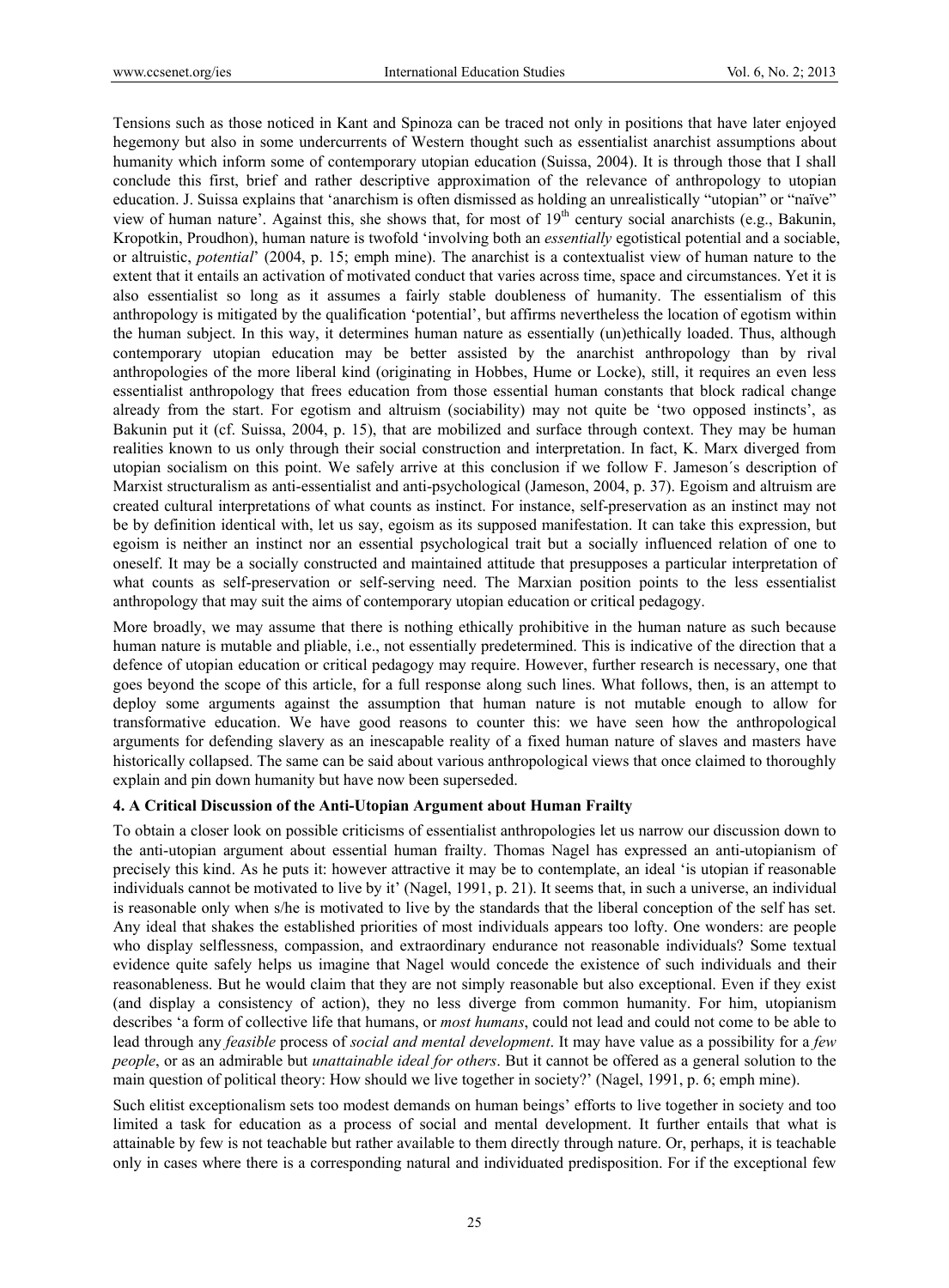were an effect of acculturation processes, that effect would be a manifestation of the feasibility and attainability of the ideal, not an argument against futile effort.

Apart from the elitistically exceptionalist implications, another shortcoming of Nagel´s anti-utopian position on human (im)possibility is that it maintains the claim about the human species having evil tendencies, while dispensing with the universality of the claim. Yet, as Kant himself knew, 'if most*, but not all*, humans have an evil disposition, then the human species *has no uniform moral character*' (Formosa, 2007, p. 239; emph mine). Like Nagel, and unlike Kant, Formosa sees in this lack of uniformity a possibility to render the unsocial sociability thesis more plausible. I believe that it exposes simply its incoherence. To be a transcendental anthropological thesis and not an empirical generalization, this thesis requires uniformity for the following reason. If evil is a mere possibility which is not activated in some specimens of humanity, there can be only two logical conclusions: that either those exceptions are other than human; or that, while being human, they have had the kind of socio-historical conditions of life that enabled them to estrange themselves from what is (supposedly) common to the rest of humanity. The first conclusion is absurd because it elevates the human exceptions to a species of their own, as they do not share with the rest a property that is supposedly constitutive of humanity. The second conclusion automatically removes evil from characteristics essential for recognizing the human species and renders it contingent. But a contingent idea of *radical* (=rooted) evil underlying the unsocial sociability thesis is not only self-contradictory; it is also inoperative, since it cannot explain evil as indeed deeply ingrained and it cannot sustain the claim that no *feasible* process of *social and mental development* can uproot it. An anthropological argument for radical evil that loses its essentialism also loses its explanatory force. This reveals what is really true about such an argument, namely, that it is a logical leap from experience to ontology. To explain: this anthropological argument simply turns an empirical generalization (e.g., the so far accumulated experience of evil that parades before us) into an eternal truth or a transcendental condition of what is humanly (im)possible.

To raise to the status of ontological truth the kind of anthropology that derives from the intuitive, an intuitive that is constructed point by point through the hitherto inauspicious record of humanity, is sheer ideology. For, instead of questioning the time-honoured reliance on how human affairs have so far been and instead of exploring the counter-intuitive, political thought proclaims the amassed empirical evidence an ahistorical anthropological constant that determines futurity. To simplify this point with an illustration: if there have always been pupils who lag behind the advanced ones, then there will be such pupils forever. The most education can do for them is to tolerate them, to socialize them and to turn them into harmless future citizens. Reluctance to endorse anything more demanding is explained as a realistic acknowledgement of limited intervention in the pupils' realities. Motivationally, it reflects the need to avoid the utopian reverie that is supposedly involved in more inclusive and bolder educational efforts, and the need to acknowledge realistically the barriers that the translation of ethical vision into educational practice confronts. But all this presupposes at a much deeper level an unconscious slippage from a diagnosis of undesirable empirical realities to their onto-anthropological elevation to a human constant that is educationally unmanageable.

Moreover, the anti-utopian argument can also be used against any political-educational ideal such as the cosmopolitanism that envisions radical change of world politics. E. Callan's fear of utopianism lurking in cosmopolitanism gives a concrete example of how the spectre of utopianism is recruited within actual educational discourse in order to defend less drastic and more 'liberalized' educational expectations. Callan prefers liberal patriotism to world citizenship for reasons of the latter´s utopianism. His worry is 'that the aspiration to world citizenship is utopian in an invidious sense, and educational practices inspired by the aspiration might often sacrifice the real if imperfect possibilities of patriotic attachment for an ideal that exists only in the fancy of its adherents' (1999, p. 199). Against this rationale, we have so far shown that what counts as unreal or unrealizable depends on what one perceives as realistic anthropological impediments that render the ideal unrealizable. On this, liberalism needs at least as much explanatory and justificatory work as its rival approaches need for defending their more enabling anthropology. Thus, liberalism is not in the privileged position that it axiomatically assumes.

#### **5. A Critical Discussion of the Anti-Utopian Argument about Unattainability**

If the main political-educational question is how we should live together and if, in answering it, political education must escape the danger of approximating its spectral others (slavery defence, fascism, etc), no essentialist anthropological distinctions along the axis of attainability should be allowed. True, to have some motivational force, a utopian ideal requires some sense of feasibility and attainability. It must be in touch with reality and have some faith in a universalizable realizability. Otherwise, it becomes nothing more than a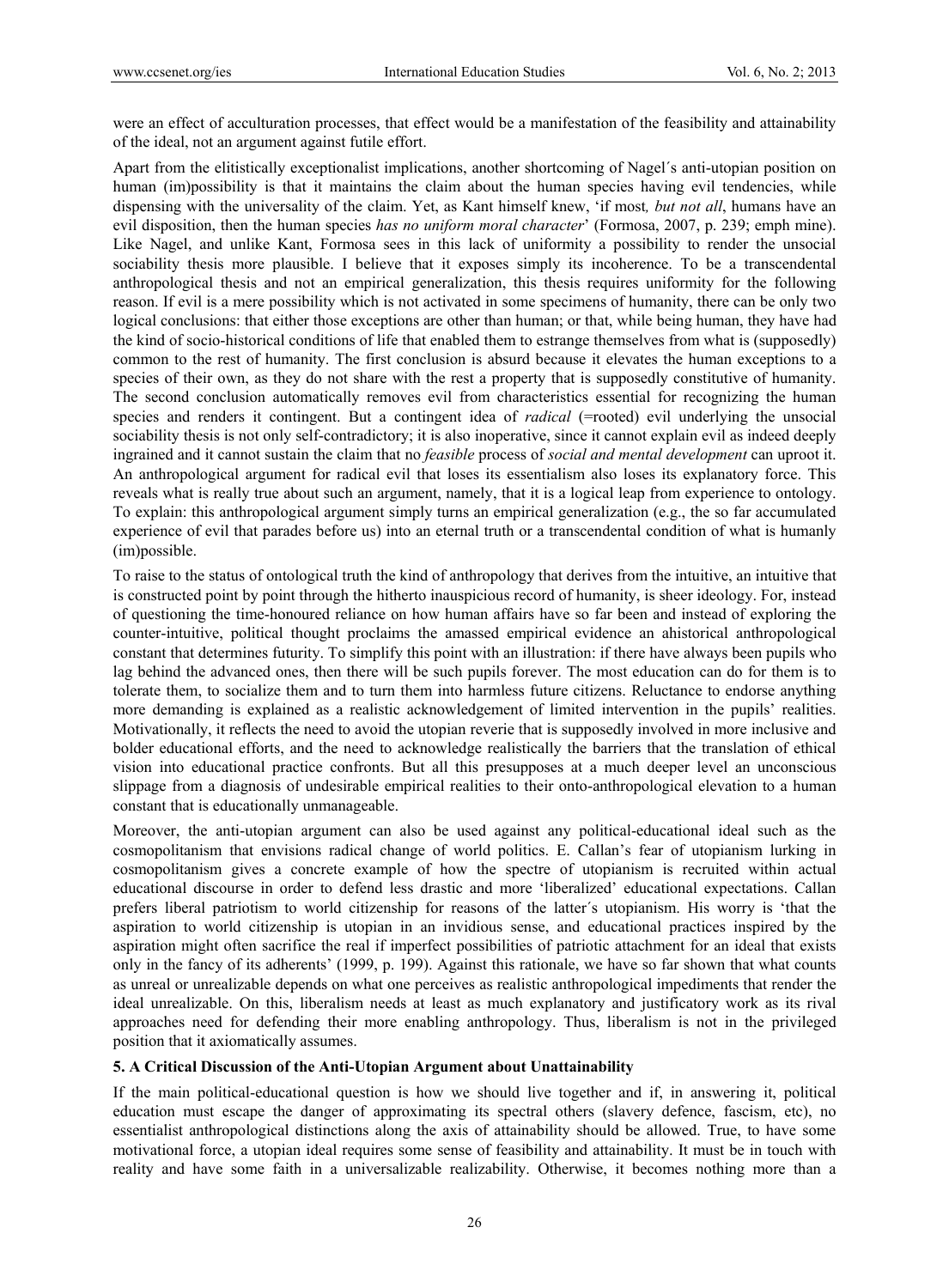momentary respite from the existing state of affairs. It offers nothing more than the kind of psychic discharge that leads to a domestication of critique.

The answer to this may be the realizability allowed by the kind of anthropology that involves nothing predictive or futuristically imminent about it; that is, the realizability that points only to sheer possibility. Specific societies fail to realize an ideal, without this necessarily entailing that the ideal is faulty or unattainable. Our criteria (ever revisable) of realizability have to be related to the content, the provisions of the ideal itself. Before we proclaim an ideal unattainable as ostensibly precluded by human nature, we must first examine how much we know about human nature so as to safely conclude that the ideal is futile. For instance, probably what we now know about humanity would make an ideal of biological immortality appear as a chimera. But we cannot say the same about ethical matters and political questions about how we should live in society and how we could educationally prepare such a common life. For, while immortality pertains to the sphere of the objective world with the laws of which it is difficult to always play successfully, the good society pertains to the sphere of the social world whose laws are no longer (after positivism) treated as quasi-natural and, therefore, humanity´s leeway is immensely more extended.

To unpack the argument against anti-utopian assumptions of unattainability, let us discuss how M. Cooke, a defender of formalist utopia, concedes unattainability to anti-utopians. Cooke shows that utopianism is accused of denying some facts that are, we may add, widely accepted and popular now in educational theory. These are 'the contingency of human knowledge and the creativity of human free will, leading to a closure of the historical process' (Cooke, 2004, p. 414). She then moves to endorse unconditionally the criticism that the belief in the actual possibility of a good society is not only wrong but even totalitarian. In so doing, she couples *tout court* attainability with old modernist 'blueprint' utopias exclusively. 'Critical social thinking that sees the "good society" as a condition actually *attainable* by human beings stands accused of "finalism", of an absolutist and ahistorical conception of human knowledge that gives rise to "totalitarian" models of social order' (Cooke, 2004, p. 414; emph mine). I take issue with Cooke's unqualified acceptance of this criticism, with her rejection of the possibility of utopia ever turning into actuality and with her neglect of the dependence of attainability on the actual semantic contents of the utopian good. Aspirations to attainability are indeed a fault of utopian thinking but only in the following cases: when this attainability concerns all possible contents of various utopian visions; when it concerns every detail of a specific imaginary construction; and, above all, when it concerns the supposed unshakeable, unchallenged and unchangeable character of the vision. It is only then that there is a tension between the image of a social condition that must appear attainable in order to be inspiring and the awareness of the unattainability of a 'condition beyond the influences of history and context' (Cooke, 2004, p. 422).

But why should we conceive utopia as a condition that leaves the influences of history and context behind? In a world without war and less blatant political violence and in a world with the radical rearrangements of resources, benefits and wealth that secure a better education there is plenty of space for variations in custom, habits, identities, memories and diverse lifestyles and choices. Especially with regard to educational utopias, attainability may concern only some particular priorities and leave the rest of desirables in the dark. For instance, there is no compelling argument that an educational utopia of enriching the cultural capital of all students and broaden their existential choices presupposes or must be followed by the actualization of, say, a technological utopia of galactic travel. But faith in the attainability of the prioritized utopia is necessary for a reason that Heraclitus had already encapsulated in the 6<sup>th</sup> century BC in the following formulation: 'if you do not believe in the unexpected, the unexpected will never come'. This does not legitimize its opposite, its degeneration to the illusion that all you need in order to achieve something is just to believe in it. That something will happen just by believing in it is pure naivety. But it does say that if a utopia is not considered humanly possible and attainable, it loses all its motivating power.

To sum up, attainability should not be seen as predetermining the supposed eventual 'homecoming' of humanity. Attainability simply means that educational utopian possibilities are not by definition precluded by onto-anthropological obstacles. If utopia is viewed from the lens of sheer possibility, i.e. as something that is neither secured by a supposed teleological historical course nor blocked by insuperable barriers, the next step of utopianism is to shift its emphasis to the axis of alternative and preferable to the existent, that is, to the justificatory plane of what is worth striving for.

The issue of redemption concretizes my claim that the notion of attainability must break free from the onto-anthropological shackles. Also, it drives home my criticisms of Cooke´s overlooking of variations in what counts as obstacle. For Cooke, redemption is understood as the situation where 'all relevant obstacles to human flourishing would finally be removed' and humanity 'would be *released* from present suffering'. Further, redemption is associated with perfection as a state of 'absolute sufficiency, a condition in which deficiency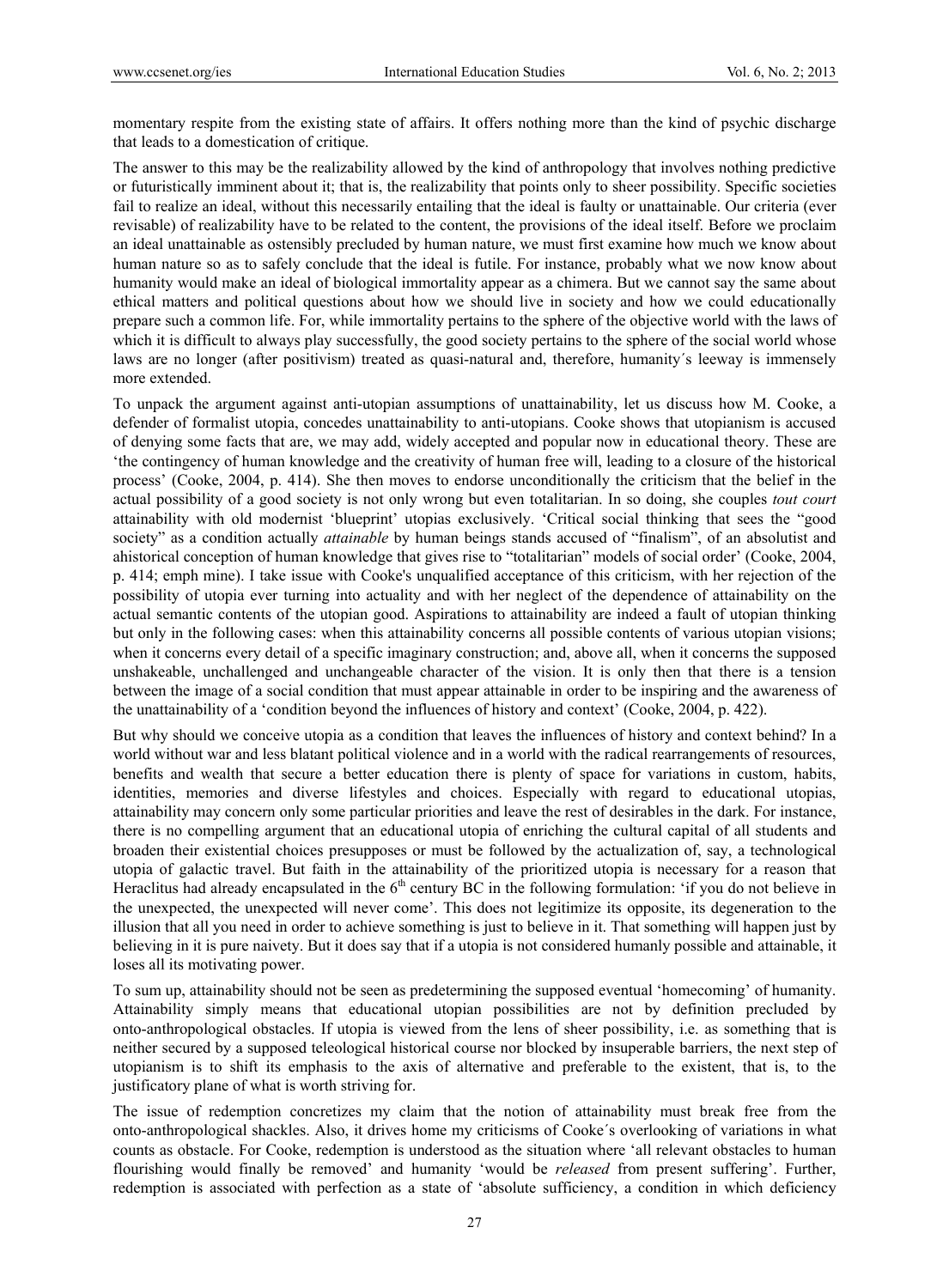would once and for all have been overcome' (Cooke, 2004, p. 418). But, to grasp what redemption might refer to, we have to flesh out the semantic content of 'all relevant obstacles', of the 'human flourishing' and of absolute sufficiency. Ultimately, should utopia address just any present suffering in a holistic manner? A merit, at least of educational utopias is that they are more localized and less comprehensive in a manner that saves them from being over-ambitious. To unpack these themes and their connection point for point, consider, for instance, that one´s sense of redemption may not include a pharmacological and surgical utopia of purportedly eternal youth or a geneticist utopia of a supposedly enhanced humanity where you predetermine the colour of your child's eyes according to the imperatives of the market so as to improve her chances to become a super model. One may justifiably see any such marketization of aesthetics as enslavement and tacit racism and rightly consider them as irrelevant to educational utopia – to say the least.

This point can be generalized as follows. Redemption cannot be theorized in formal quantitative terms (i.e., all, absolute, once and for all), as if there has been a universal, supra-cultural, unanimity on what counts as freeing humanity from chains of necessity or causality. In Cooke's phrasing above, most of the terms need interpretation and approximation of their meaning; all relevant obstacles: such as?, 'flourishing' meaning quite what? and 'release from present suffering': suffering befalling due to earthquakes, for instance, or suffering inflicted by human beings on other human beings for reasons of gain? Should utopia be all-encompassing, targeting any conceivable human dissatisfaction with reality, or should it begin its redemptive work with the task of releasing humanity from its self-inflicted present suffering, that is, from the suffering that is owed to cruelty rather than to misfortune and explained through false self-understandings and profit-oriented priorities? Why should redemption and perfection mean absolute sufficiency? Why does sufficiency seem to be legitimately or self-evidently a predicate of perfection? Does this not implicitly rely on a standard western putting the blame on scarcity (Note 3) for suffering that can perfectly be explained by the hierarchical and uneven organization and distribution of natural resources?

Thus, in my opinion, a defensible idea of redemption is not as quantitatively holistic as to meet all the unqualified priorities and dreams of the western thought that parade as constitutive components of perfection. Like Cooke, I also consider perfection as ethically oriented. Unlike Cooke, and unlike some pragmatist educational theorists who understand perfection more or less as Cooke does but differ from her in that they dismiss it far more fervently, I have a notion of perfection that concerns less holistic and more attainable change. Utopian education concerns a perfection that is not all-encompassing: it does not depend on perfectibilities other than those involved in drawing the student into something better and in demanding from society to offer the grounds for approximating this goal. In seeing perfection in this way, utopia can break with both holistic perfection and neo-pragmatist piecemeal betterment (which is too modest in its educational aspirations). When it comes to possible existential choices and relations we may wish an open society always reshuffled. And it is precisely for nurturing such possibilities that we need a more ambitious and demanding educational goal-setting. But when it comes to unjust treatment of peoples and subjects we would like closure, we would have been perfectly satisfied with a society in which such things would have been archival data of historical concern and future risks to be avoided and to inspire constant vigilance and effort to their opposites. Neither the end-state quality of this particular suggestion, nor the finalism and absolutism of 'no one lacking educational opportunities anymore' becoming fact should cause us consternation. But this is now a maximal demand of change, not a minimal one, and a pragmatist ideal differs from a perfectionist one in that it is pleased with less than this maximalism, with less than this kind of perfection. Pathologies that block such perfection are seen by pragmatists who concede much to anti-utopianism as necessary evils of a humanity that cannot change dramatically because of the stumbling block of its supposed insuperable proneness to profit. Then, change acquires the meaning of minimum improvement, an affront to humanity with all the consequent rationalization of harm inflicted upon people.

Now, a deeper engagement with the connection of perfection with a desirable, anti-finalist possibility of contesting the utopian principles that tend to consolidation would show that the political right to contest something and the epistemological task of considering contesting views are not only possible in a utopia but even indispensable to its perfection. A society denying its members the political right to contest its structure would be automatically imperfect. Awareness of this places contestability squarely within any respectable account of utopia. Thus, any educational utopia worthy of the name is not finalist if the latter means that it occludes contestability and revisability. Nevertheless, such a right exerted within a utopia would presuppose epistemology, if it was not to lead to terror. For instance, a specific theory or worldview may contest the desirability or pertinence of the demand that no one should be left uneducated. However, very unlike our societies which take the reality of lack of education for granted (or mitigate it through the supposed inevitability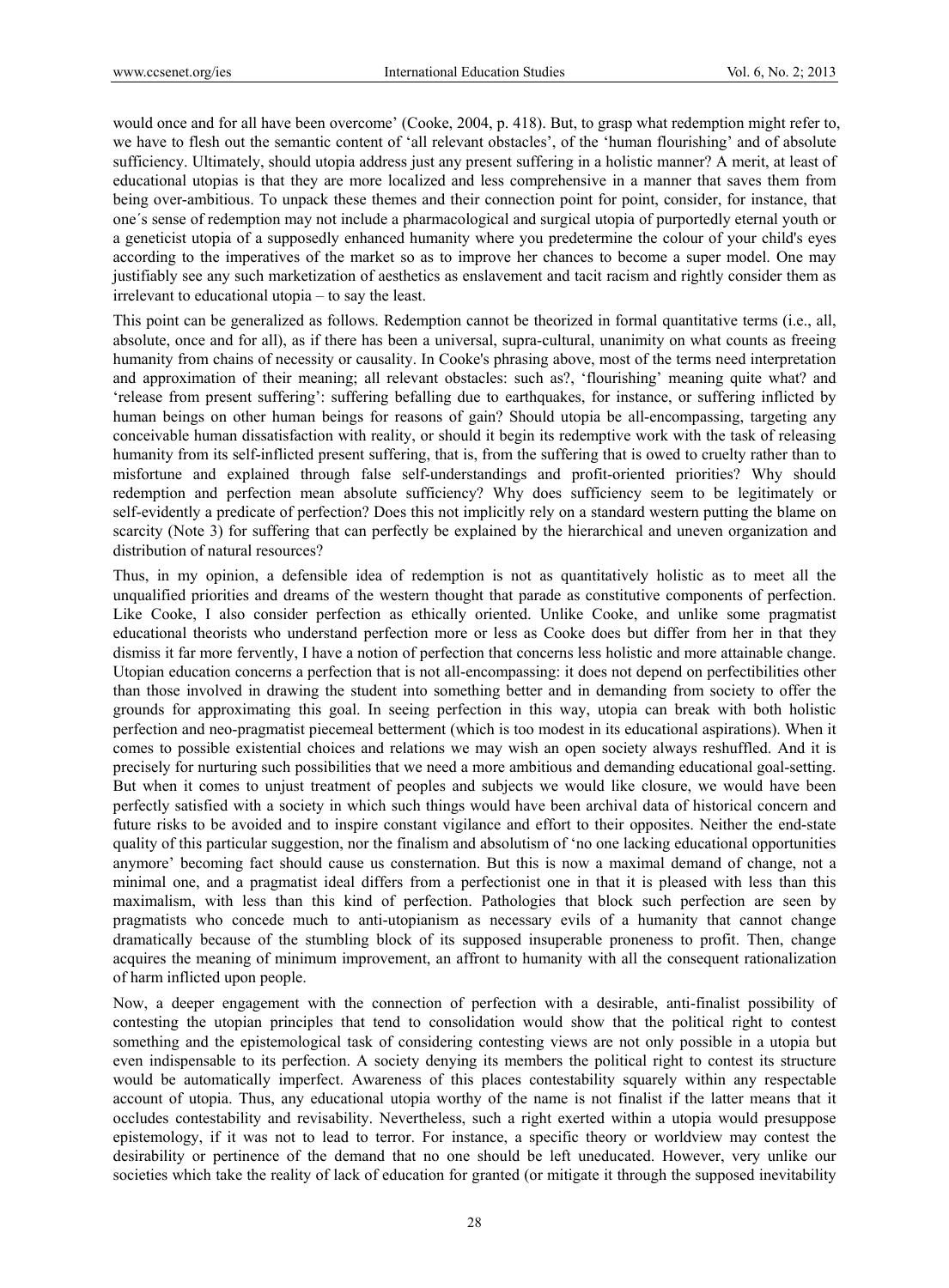of some remaining uneducated), a perfect society would demand nothing less than perfect reasons expected to prove the supposed validity of such contesting views. Finally, the rejection of the thesis of radical evil does not amount to the eradication of evil acts as an always possible response to various and mutable situations in the course of life. It amounts only to a rejection of their ontologization. That human nature as ethically neutral does not predetermine evil as an inescapable natural part of our identity supposedly setting insuperable limits to goodness in no way secures that evil as unreflective and harmful response to the vagaries of life and the stakes of intersubjectivity will be kept at bay. Time cannot be arrested; change is thus inherent in any community within time; change of conditions might be ethically neutral but it activates ethics by creating different situations that demand response and handling. A perfect society or an education oriented to perfectibility is not judged as a motionless picture but, on the contrary, as a world in motion.

In a perfect society where, amongst other things, the human cruelty that produces the reality of starved, oppressed, uneducated people has been overcome, existential misfortune will still remain. The reason for this is that misfortune is not a social imperfection but rather a constitutive part of being a spatiotemporal entity and, as such, it is the frame within which the very challenge to reach and maintain social perfection takes place. As Cooke herself remarks, 'whereas finalists see absolute and final knowledge as a human possibility, fallibilists maintain that even propositions that are rationally justified can turn out to be false in the light of new experiences, evidence, etc' (Cooke, 2004, p. 426, fn 5). Is the only finalism that she allows, then, the finalism of knowing that human beings are anthropologically beset so radically by evil that they can never attain a regulative idea? Why not opting to be a fallibilist on that too? An immediate answer might be that there is no evidence pointing in that direction at all. But this is precisely the point: that holding such views blocks the very possibility of trying to produce the evidence. Evidence regarding human affairs is not to be found out there; it is not discovered. It is created, moulded, sculpted point by point.

Therefore, it is precisely the awareness of the finitude of knowledge that sets in question the absolute certainty that what is humanly possible is transparent to us.

Thus, if we feel that we cannot know everything (although the human capacity for accumulated knowledge can be stretched well beyond the limits ordinary life sets) for reasons of finitude and the short human life span, equally, we must stretch this assumption of unknowability to its ultimate conclusions: we cannot know human nature or suppose the immutability of human nature to such an extent as to endorse anti-utopian rejections of a radical pedagogy. Awareness of epistemological finitude and awareness of ignorance may even be especially ethically enabling because it makes us cautious to avoid self-righteousness, inquisitive and ready to reconsider our position in the face of new evidence, not to stick doggedly to it. In simpler words, a utopian ethico-political education should not dream of a society in which such a level of transparency and automatism has been reached that people never quarrel or disagree. But it should dream of a society in which students learn at school to handle quarrel in reflective ways and where all possibilities of dealing with it constructively and not violently would be open (reconciliation, parting of the ways, legality).

#### **6. Conclusion**

The assumption of human nature as a historical construction that varies according to the shaping it receives by means of human praxis rules out the essentialist accommodation of ethical obstacles to perfectibility. The way we describe humanity has implications for the way we understand (and can take seriously) educational ideals. Many liberal and neopragmatist thinkers and educators concede too much to the anti-utopian current. Instead, what is required by contemporary utopianism is to be less defensive regarding anti-utopianist anthropological alibis of the existent.

Utopian education needs the development of a more nuanced and anti-essentialist account of anthropology. It is crucial for philosophy of education to uncover problems related to the depiction of the self in its relation to the world that inform tacitly the current, still largely reluctant, reception of utopian thought in education. The dominant, faulty anthropology of what counts as human impediment has led to suggestions of pragmatist or realistic conceptions of utopia in education that blunt the normative and critical force of the concept 'utopia'. The outcome is that a venture such as education, which presupposes the pliability of humanity and is placed in a better position to help people shape themselves into a beautiful existence, relinquishes its creative aspirations and rights.

To what extent, however, would students be free to shape themselves in a thoroughly transformative educational context? True, human freedom as constant creative reaction to empirical reality precludes a totalizing and non-revisable determination of utopian contents (Cooke, 2004, p. 421). Education should not be seen as a behaviourist pre-programming of future citizens for the sake of a detailed and fixed utopian conditioning. But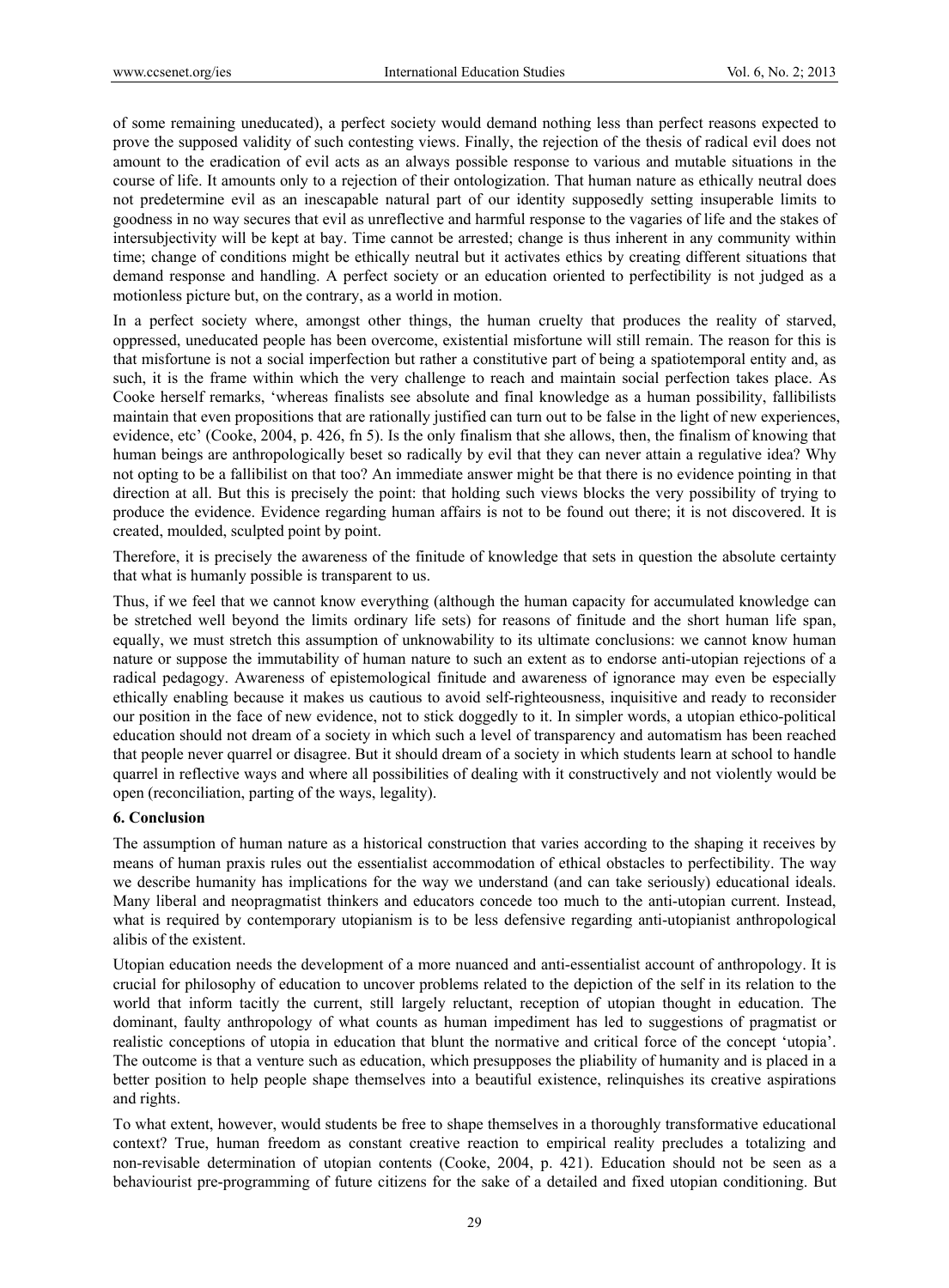Cooke´s apposite remark can be directed at the opposite side too. It is precisely freedom that pushes thought in the direction of utopia and offers it some minimal determinacy. Freedom in various shapes has a special position in an ethico-political account of the desirable world and justifies a strong transformative education rather than exposing it as restrictive. Justice demands much freedom: freedom from prejudice of all sorts, e.g., from the prejudice that is responsible for the neglect of human finality as well as from the exaggeration of the limits finality sets on human agency (epistemological sphere); freedom from anger, vindictiveness, indifference and callousness (emotive sphere); freedom from contingent societal interpretations of what counts as right and from uncritical, unreflective attachment to tradition and convention more generally (social sphere); freedom from the imposed and early cultivated self-image that permits you to find rationalizations and excuses for tolerating or condoning the wrong suffered by others (psychological sphere); freedom from socially built, thetic aspirations of power and domination (political sphere); and freedom from the kind of laziness mixed with indifference (existential sphere) that makes you bypass all the necessary research and information that is needed if you are to have a better picture of a case that invites justice. Education as it is now is, to an important degree, responsible for the under-development of such freedoms.

Consequently, the task of a more critical education would be redemptive also in the sense of cultivating freedoms such as the above. Critical social theory 'seeks to liberate human beings from the social chains that bind them by showing them how certain social mechanisms and institutions prevent them from fulfilling their potentials as human beings, and by drawing attention to the essential contingency of these social arrangements' (Cooke, 2004, p. 418). Utopia can be recruited so as to produce the corrective effect of revealing the faulty assumptions that lie behind the resilience of such social arrangements. Utopia has a special relation to the kind of education needed for such reconsideration because by extending what is ethically humanly possible, by revisiting dominant anthropologies, it mobilizes a cognitive transformation that is prior to action for change. For those affected by a situation and, therefore, rightfully allocated space in dialogue concerning that specific situation, must first become able to see what attached them to the harmful social mechanisms and to see the harm involved in the bad faith underlying their anthropological despondency. If utopia as a thought experiment has so far been conceived as putting the question: 'how would social reality look if we reconfigure it in radical and improved terms and from a different position than is normally adopted?' (Halpin, 2001, p. 311), the anthropological point of departure of this article formulates this question somewhat differently. How the world would be if our conceptions of ourselves were different, offering us a different position than is normally adopted and making constant demands on us by reminding us of what we might universally be capable of?

#### **References**

Berlin, I. (1991). *The Crooked Timber of Humanity*. London: Fontana.

- Callan, E. (1999). A Note on Patriotism and Utopianism: Response to Schrag, *Studies in Philosophy and Education*, *18,* 197-201. http://dx.doi.org/10.1023/A:1005142220858
- Cho, D. (2006). Thanatos and Civilization: Lacan, Marcuse, and the death drive. *Policy Futures in Education, 4*(1), 18-30. http://dx.doi.org/10.2304/pfie.2006.4.1.18
- Cooke, M. (2004). Redeeming Redemption: the utopian dimension of critical social theory. *Philosophy & Social Criticism, 30*(4), 413-429. http://dx.doi.org/10.1177/0191453704044026
- Dahrendorf, R. (1967). *Society and Democracy in Germany*. N. York: Doubleday Anchor.
- Dawson, D. (1992). *Cities of the Gods: Communist Utopias in Greek Thought*. Oxford: Oxford University Press.
- Demetrion, G. (2001). Reading Giroux Through a Deweyan Lens: pushing utopia to the outer edge. *Educational Philosophy and Theory, 33*(1), 57-76. http://dx.doi.org/10.1111/j.1469-5812.2001.tb00254.x
- Dews, P. (2006). States of Grace: The Excess of the Demand in Badiou´s Ethics of Truths. In P. Hallward (Ed.), *Think Again: Alain Badiou and the Future of Philosophy* (pp. 106-119), London and N. York, Continuum.
- Formosa, P. (2007). Kant on the Radical Evil of Human Nature. *The Philosophical Forum, 38*(3), 221-245. http://dx.doi.org/10.1111/j.1467-9191.2007.00265.x
- Giroux, H. (2003). Dystopian Nightmares and Educated Hopes: the return of the pedagogical and the promise of democracy. *Policy Futures in Education, 1*(3), 467-487. http://dx.doi.org/10.2304/pfie.2003.1.3.3
- Halpin, D. (2001a). Hope, Utopianism and Educational Management. *Cambridge Journal of Education, 31*(1), 103-118. http://dx.doi.org/10.1080/03057640125603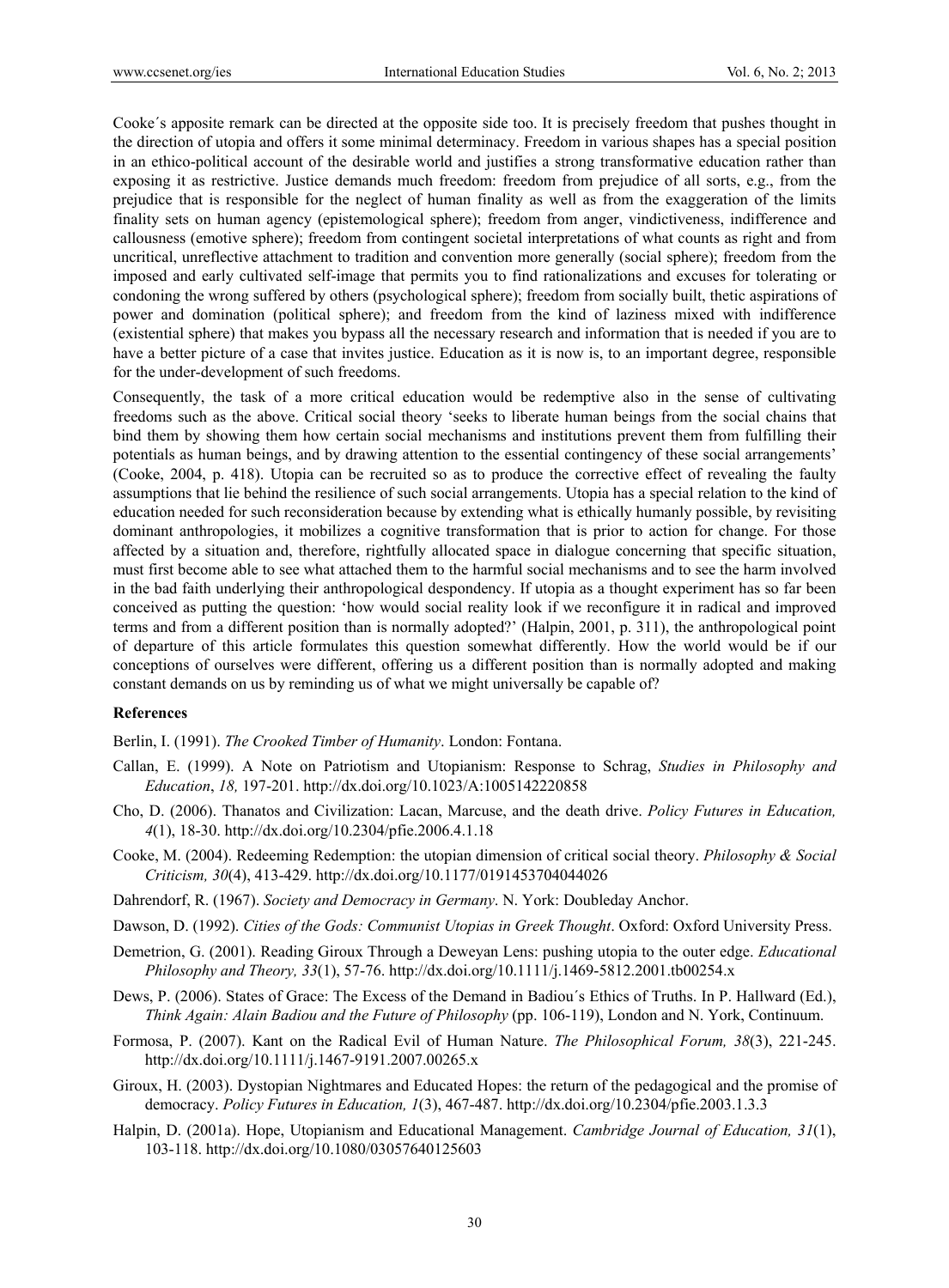- Halpin, D. (2001b). Utopianism and Education: the Legacy of Thomas More. *British Journal of Educational Studies, 49*(3), 299-315. http://dx.doi.org/10.1111/1467-8527.t01-1-00177
- Halpin, D. (2003). *Hope and Education: The Role of the Utopian Imagination*. London and New York: Routledge Farmer. http://dx.doi.org/10.4324/9780203468012
- Jameson, F. (2004). The Politics of Utopia. *New Left Review, 25,* 35-54.
- Kant, I. (1992). *Political Writings*. Ed. H. Reiss. Cambridge: Cambridge University Press.
- Lassman, P. (2003). Political Theory as Utopia. *History of the Human Sciences, 16*(1), 49-62. http://dx.doi.org/10.1177/0952695103016001005
- Leonardo, Z. (2003). Reality on Trial: notes on ideology, education, and utopia. *Policy Futures in Education, 1*(3), 504-525. http://dx.doi.org/10.2304/pfie.2003.1.3.5
- Levitas, R. (2004). Beyond Bourgeois Right: Freedom, Equality and Utopia in Marx and Morris. *The European Legacy, 9*(5), 605-618. http://dx.doi.org/10.1080/1084877042000306370
- Lewis, T. (2006). Utopia and Education in Critical Theory. *Policy Futures in Education, 4*(1), 6-17. http://dx.doi.org/10.2304/pfie.2006.4.1.6
- Lewis, T. (2007). Biopolitical Utopianism in Educational Theory. *Educational Philosophy and Theory.* http://dx.doi.org/10.1111/j.1469-5812.2007.00316.x
- Menon, P. (2011). *Educare Everywhere: exploring character education*. Ontario: Queen's University. Retrieved September 25, 2012, from http://qspace.library.queensu.ca/jspui/bitstream/1974/6445/1/Prateep%20Menon%20-%20Educare%20ever ywhere%20-%20Final%20Project.pdf
- Milojevic, I. (2003). Hegemonic and Marginalised Educational Utopias in the Contemporary Western World. *Policy Futures in Education, 1*(3), 440-466. http://dx.doi.org/10.2304/pfie.2003.1.3.2
- Nagel, T. (1991). *Equality and Partiality*. N. York: Oxford University Press.
- Norris, C. (1991). *Spinoza and the Origins of Modern Critical Theory*. Oxford: Blackwell.
- Olssen, M. (2003). Totalitarianism and the "Repressed" Utopia of the Present: moving beyond Hayek, Popper and Foucault. *Policy Futures in Education, 1*(3), 526-552. http://dx.doi.org/10.2304/pfie.2003.1.3.6
- Papastephanou, M. (2008a). Dystopian Reality, Utopian Thought and educational Practice. *Studies in Philosophy and Education, 27,* 89-102. http://dx.doi.org/10.1007/s11217-007-9092-9
- Papastephanou, M. (2008b). Hesiod the Cosmopolitan: utopian and dystopian discourse and ethico-political education. *Ethics and Education, 3*(2), 89-105. http://dx.doi.org/10.1080/17449640802439329
- Papastephanou, M. (2009). *Educated Fear and Educated Hope*. Rotterdam: Sense Publishers. PMid:19259941
- Passerini, L. (2002). "Utopia" and Desire. *Thesis Eleven, 68,* 11-30. http://dx.doi.org/10.1177/0725513602068001002
- Peters, M. A., & Humes, W. (2003). Educational Futures: utopias and heterotopias. *Policy Futures in Education, 1*(3), 428-439. http://dx.doi.org/10.2304/pfie.2003.1.3.1
- Popper, K. (1957). *The Poverty of Historicism*. Boston, MA: Beacon Press.
- Ricoeur, P. (1997). *L´Idéologie et L´Utopie*. Paris: Éditions du Seuil.
- Scruton, R. (2003). In Defence of the Nation. In D. Matravers and J. Pike (Eds.), *Debates in Contemporary Political Philosophy* (pp. 271-285)*.* London: Routledge and Open University.
- Stewart-Harawira, M. (2003). Cultural Studies, Indigenous Knowledge and Pedagogies of Hope. *Policy Futures in Education, 1*(3), 153-163.
- Suissa, J. (2004). Vocational Education: a social anarchist perspective. *Policy Futures in Education, 2*(1), 14-30. http://dx.doi.org/10.2304/pfie.2004.2.1.3
- Turner, C. (2003). Mannheim's Utopia Today. *History of the Human Sciences, 16*(1), 27-47. http://dx.doi.org/10.1177/0952695103016001004
- Von Hayek, F. (1944). *The Road to Serfdom*. London: Routledge and Kegan Paul.